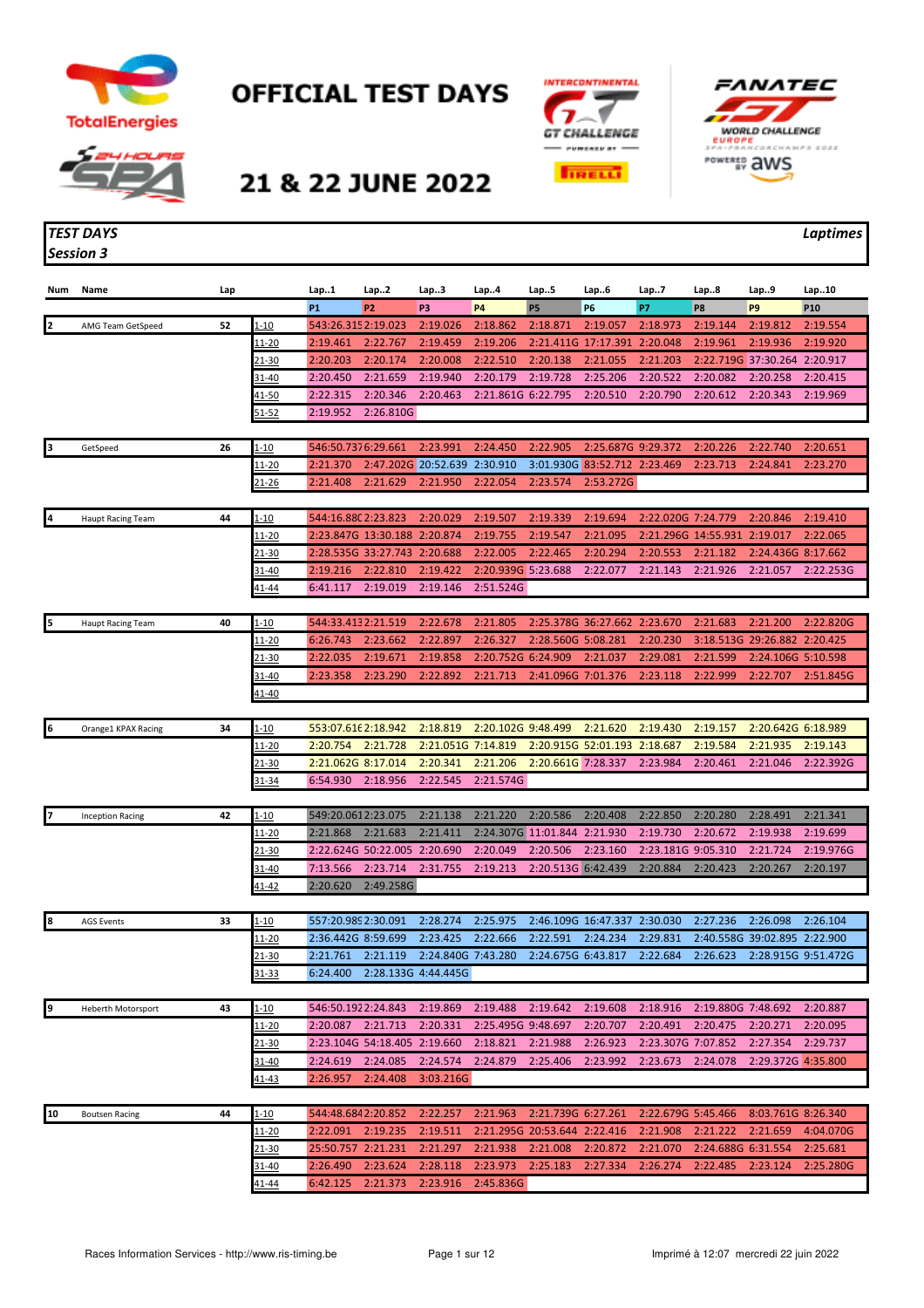| 11 | Tresor by Car Collection      | 52 | $1 - 10$          | 544:37.385 2:19.887                                   | 2:22.214                     | 2:20.416                                 |                              | 2:26.815G 11:26.249 2:20.445    |                                                             | 2:20.230            | 2:20.578                        | 2:19.919  |
|----|-------------------------------|----|-------------------|-------------------------------------------------------|------------------------------|------------------------------------------|------------------------------|---------------------------------|-------------------------------------------------------------|---------------------|---------------------------------|-----------|
|    |                               |    | 11-20             | 2:21.980G 5:11.088                                    | 2:21.984                     | 2:21.527                                 | 2:23.322                     | 2:24.752G 5:33.884              |                                                             | 2:22.917            | 2:23.851G 6:50.690              |           |
|    |                               |    | 21-30             | 2:33.716<br>2:24.992                                  | 2:20.028                     | 2:25.779                                 | 2:20.321                     | 2:19.360                        |                                                             | 3:10.627G 26:54.859 | 2:19.504                        | 2:30.352  |
|    |                               |    | 31-40             | 2:19.414<br>2:21.879                                  |                              | 2:20.953G 6:56.233                       | 2:21.898                     | 2:20.888                        | 2:26.346                                                    | 2:21.256            | 2:21.029                        | 2:21.378  |
|    |                               |    | 41-50             | 2:21.426<br>2:24.420                                  |                              | 2:25.836G 5:22.562                       | 2:21.171                     | 2:20.886                        | 2:21.074                                                    | 2:21.156            | 2:25.044                        | 2:21.408  |
|    |                               |    | $51 - 52$         | 2:21.621<br>2:48.334G                                 |                              |                                          |                              |                                 |                                                             |                     |                                 |           |
|    |                               |    |                   |                                                       |                              |                                          |                              |                                 |                                                             |                     |                                 |           |
| 12 | Tresor by Car Collection      | 44 | $1 - 10$          | 543:19.106 2:21.730                                   | 2:19.832                     | 2:19.723                                 | 2:20.968G 9:16.301           |                                 | 2:19.875                                                    | 2:19.553            | 2:20.784                        | 2:21.717G |
|    |                               |    | 11-20             | 13:55.783 2:22.881                                    | 2:21.204                     | 2:20.833                                 | 2:20.860                     | 2:21.394                        | 2:20.819                                                    | 2:28.008            | 2:25.034G 9:49.973              |           |
|    |                               |    | 21-30             | 2:24.800<br>2:19.475                                  | 2:19.612                     |                                          | 2:25.150G 29:12.111 2:18.129 |                                 | 2:18.016                                                    | 2:19.535            | 2:21.853G 5:36.146              |           |
|    |                               |    | 31-40             | 2:20.479<br>2:19.283                                  | 2:19.340                     |                                          | 2:20.625G 10:54.796 2:19.805 |                                 | 2:20.114                                                    | 2:19.490            | 2:21.999G 7:20.331              |           |
|    |                               |    | 41-44             | 2:24.861G 5:29.854                                    | 2:19.591                     | 2:28.218G                                |                              |                                 |                                                             |                     |                                 |           |
|    |                               |    |                   |                                                       |                              |                                          |                              |                                 |                                                             |                     |                                 |           |
| 14 |                               | 46 | $1 - 10$          | 544:10.2232:22.120                                    | 2:20.926                     | 2:20.749                                 | 2:20.615                     | 2:20.325                        | 2:20.341                                                    |                     | 2:22.109G 8:55.707              | 2:18.490  |
|    | <b>Emil Frey Racing</b>       |    | 11-20             | 2:23.115                                              | 2:22.019G 14:00.295 2:22.645 |                                          | 2:21.486                     | 2:21.025                        | 2:20.725                                                    | 2:22.167G 6:14.738  |                                 | 2:22.063  |
|    |                               |    |                   |                                                       |                              |                                          |                              |                                 |                                                             |                     |                                 |           |
|    |                               |    | 21-30             | 2:20.785<br>2:20.938                                  | 2:22.802                     | 2:21.621                                 |                              | 2:22.150G 31:00.412 2:21.152    |                                                             | 2:22.538            | 2:22.045                        | 2:21.105  |
|    |                               |    | $31 - 40$         | 2:21.143<br>2:20.929                                  | 2:21.493                     | 2:23.510G 8:27.764                       |                              | 2:21.461                        | 2:20.454                                                    | 2:21.992            | 2:23.895G 4:27.446              |           |
|    |                               |    | <u>41-46</u>      | 2:20.757<br>2:21.000                                  | 2:20.550                     | 2:21.021                                 | 2:20.814                     | 2:21.609G                       |                                                             |                     |                                 |           |
|    |                               |    |                   | 545:15.1822:18.733                                    | 2:18.922                     |                                          |                              |                                 |                                                             | 2:19.342            |                                 |           |
| 19 | <b>Emil Frey Racing</b>       | 35 | $1 - 10$<br>11-20 | 2:18.726<br>2:18.499                                  | 2:18.546                     | 2:23.000<br>2:22.220                     | 2:24.613                     | 2:19.881<br>2:22.496G 10:53.095 | 2:25.377<br>2:21.921                                        | 2:20.968            | 2:23.470G 19:50.299<br>2:20.884 | 2:18.958  |
|    |                               |    |                   | 2:19.121<br>2:19.141                                  |                              | 2:21.029G 44:05.347                      | 2:21.987                     | 2:21.286                        |                                                             | 2:20.981            | 2:21.835                        |           |
|    |                               |    | 21-30             | 2:21.105                                              |                              |                                          |                              |                                 | 2:20.784                                                    |                     |                                 | 2:20.975  |
|    |                               |    | 31-35             | 2:21.087                                              | 2:21.578                     | 2:21.530                                 | 2:36.222G                    |                                 |                                                             |                     |                                 |           |
| 20 |                               | 33 | $1 - 10$          | 558:06.646 2:23.164                                   |                              | 2:29.158G 14:14.103 2:27.152             |                              |                                 | 2:27.322G 11:19.499 2:21.065                                |                     | 2:20.048                        | 2:19.859  |
|    | SPS automotive performance    |    |                   |                                                       | 2:25.801                     |                                          |                              |                                 |                                                             |                     | 2:24.554                        |           |
|    |                               |    | 11-20             | 2:21.116G 53:53.448                                   |                              | 2:26.609                                 | 2:24.112                     | 2:24.280                        | 2:25.159                                                    | 2:25.803            |                                 | 2:24.978  |
|    |                               |    | $21 - 30$         | 2:23.965<br>2:23.343                                  | 2:24.773                     | 2:25.083                                 | 2:26.948                     | 2:25.642G 6:13.616              |                                                             | 2:22.229            | 2:21.988                        | 2:21.489  |
|    |                               |    | <u>31-33</u>      | 2:28.993<br>2:22.214                                  | 2:32.719G                    |                                          |                              |                                 |                                                             |                     |                                 |           |
|    |                               | 31 |                   |                                                       | 2:20.606                     | 2:21.033                                 | 2:21.840                     | 2:20.900                        | 2:20.518                                                    |                     |                                 |           |
| 21 | AF Corse                      |    | $1 - 10$          | 565:15.1932:20.924                                    |                              |                                          |                              |                                 |                                                             |                     | 2:26.162G 10:31.634 2:21.828    |           |
|    |                               |    | $11 - 20$         | 2:26.901G 61:10.413 2:21.162                          |                              |                                          | 2:23.133G 11:49.964 2:19.800 |                                 | 2:20.849                                                    | 2:20.000            | 2:23.821G 5:36.763              |           |
|    |                               |    | 21-30             | 2:20.711<br>2:20.531                                  | 2:20.837                     | 2:20.939                                 | 2:20.984                     | 2:23.793G 4:45.599              |                                                             | 2:23.201            | 2:25.289                        | 2:22.148  |
|    |                               |    | 31-31             | 2:53.946G                                             |                              |                                          |                              |                                 |                                                             |                     |                                 |           |
| 22 | <b>Allied Racing</b>          | 44 | $1 - 10$          | 544:26.4842:21.185                                    | 2:20.331                     | 2:19.983                                 | 2:21.199                     | 2:21.123G 8:05.507              |                                                             | 2:18.737            | 2:32.547                        | 2:20.357  |
|    |                               |    | 11-20             | 2:19.101                                              | 2:22.630G 12:29.665          | 2:20.393                                 | 2:19.642                     | 2:21.127                        | 2:20.194                                                    | 2:20.826G 8:49.502  |                                 | 2:25.551  |
|    |                               |    |                   | 2:23.335                                              | 2:27.327                     |                                          | 2:24.297G 33:32.363          | 2:26.509                        | 2:25.348                                                    | 2:27.227            |                                 | 2:25.890G |
|    |                               |    | 21-30             | 2:23.160                                              |                              |                                          |                              |                                 |                                                             |                     | 2:25.907                        |           |
|    |                               |    | $31 - 40$         | 2:26.762<br>9:08.903<br>2:22.201                      | 2:23.107                     | 2:22.412                                 | 2:22.918                     | 2:24.332                        | 2:22.141                                                    | 2:25.084G 6:12.201  |                                 | 2:24.408  |
|    |                               |    | <u>41-44</u>      | 2:22.120                                              | 2:22.065                     | 2:44.971G                                |                              |                                 |                                                             |                     |                                 |           |
| 23 |                               |    |                   |                                                       | 2:31.480                     |                                          |                              |                                 |                                                             |                     | 2:22.810 2:19.652               |           |
|    | Heart of Racing with TF Sport | 35 | <u>1-10</u>       | 543:38.2675:52.184<br>2:26.606<br>2:20.007            |                              | 2:21.464<br>2:27.941G 27:15.953 2:23.876 | 2:19.602                     |                                 | 2:25.516G 7:14.773 2:20.352<br>2:29.328G 41:29.620 2:22.282 |                     | 2:20.673                        | 2:20.621  |
|    |                               |    | 11-20             |                                                       |                              | 2:21.325                                 | 2:20.770                     |                                 | 2:20.622 2:25.806G 7:14.081                                 |                     | 2:26.829G 16:33.447             |           |
|    |                               |    | 21-30<br>31-35    | 2:23.259G 4:58.420<br>2:19.513<br>2:21.121            | 2:23.412<br>2:20.169         | 2:20.734                                 | 2:55.887G                    |                                 |                                                             |                     |                                 |           |
|    |                               |    |                   |                                                       |                              |                                          |                              |                                 |                                                             |                     |                                 |           |
|    |                               |    |                   |                                                       |                              |                                          |                              | 2:19.250                        | 2:19.438                                                    | 2:20.933            | 2:21.509G 5:12.613              |           |
| 24 | Herberth Motorsport           | 49 | $1 - 10$<br>11-20 | 543:15.510 2:23.472G 4:58.467<br>2:26.976<br>2:24.998 | 2:24.291                     | 2:18.778<br>2:23.860                     | 2:19.408<br>2:25.095         | 2:26.928                        | 2:26.819                                                    | 2:26.935            | 2:28.493G 5:05.469              |           |
|    |                               |    | 21-30             | 2:22.492<br>2:20.895                                  | 2:21.354                     | 2:20.184                                 | 2:20.186                     | 2:20.898G 4:46.615              |                                                             |                     | 2:27.274G 44:06.591 2:29.379    |           |
|    |                               |    | 31-40             | 2:24.797<br>2:26.046                                  | 2:25.112                     | 2:23.465                                 | 2:23.304                     |                                 | 2:25.099G 5:21.939G 3:55.363                                |                     | 2:20.944                        | 2:19.613  |
|    |                               |    |                   | 2:19.242                                              | 2:20.845G 4:56.730           | 2:27.700                                 | 2:26.269                     | 2:31.014 2:27.219               |                                                             | 2:26.064            | 2:35.233G                       |           |
|    |                               |    | <u>41-49</u>      |                                                       |                              |                                          |                              |                                 |                                                             |                     |                                 |           |
| 25 | Sainteloc Junior Team         | 34 | $1 - 10$          | 554:33.1782:19.380                                    | 2:19.712                     | 2:19.507                                 | 2:18.665                     |                                 | 2:21.245G 23:29.710 2:20.421                                |                     | 2:20.060                        | 2:23.635G |
|    |                               |    | <u> 11-20</u>     | 4:09.942                                              | 2:23.008G 15:41.446 2:21.614 |                                          | 2:21.048                     |                                 | 3:17.223G 26:01.161 2:20.723                                |                     | 2:20.939                        | 2:20.376  |
|    |                               |    | 21-30             | 2:21.805G 4:17.171                                    | 2:21.510                     | 2:20.279                                 |                              | 2:22.461G 5:19.732 2:19.247     |                                                             | 2:19.846            | 2:21.048G 23:16.733             |           |
|    |                               |    | 31-34             | 2:19.245<br>2:19.353                                  | 2:20.330                     | 2:47.701G                                |                              |                                 |                                                             |                     |                                 |           |
|    |                               |    |                   |                                                       |                              |                                          |                              |                                 |                                                             |                     |                                 |           |
| 26 | Sainteloc Junior Team         | 44 | 1-10              | 544:40.855 27:50.767 2:18.548                         |                              | 2:18.035                                 | 2:19.732                     | 2:18.801                        | 2:23.840G 7:28.142                                          |                     | 2:20.348                        | 2:20.392  |
|    |                               |    | 11-20             | 2:19.938                                              | 2:23.606G 5:41.729           | 2:23.163                                 | 2:21.514                     | 2:20.116                        | 2:23.407G 5:32.387                                          |                     | 2:22.579                        | 2:58.694G |
|    |                               |    | 21-30             | 25:46.898 2:20.137 2:19.636                           |                              | 2:20.534                                 | 2:20.956                     | 2:21.067                        | 2:21.718                                                    | 2:20.957            | 2:20.397                        | 2:21.089  |
|    |                               |    | 31-40             | 2:22.483                                              | 2:22.261G 5:03.357           | 2:22.846                                 | 2:21.401                     | 2:21.686                        | 2:21.499                                                    | 2:22.444G 4:30.361  |                                 | 2:21.230  |
|    |                               |    | 41-44             | 2:21.191<br>2:23.042                                  | 2:23.175                     | 2:22.850G                                |                              |                                 |                                                             |                     |                                 |           |
|    |                               |    |                   |                                                       |                              |                                          |                              |                                 |                                                             |                     |                                 |           |
| 27 | Leipert Motorsport            | 57 | $1 - 10$          | 543:32.5732:21.866                                    | 2:21.686                     | 2:23.438G 4:20.673                       |                              | 2:23.155                        | 2:21.015                                                    | 2:19.702            | 2:19.335                        | 2:20.876G |
|    |                               |    | <u> 11-20</u>     | 2:20.904<br>3:46.695                                  | 2:22.036                     | 2:21.312                                 | 2:20.583                     | 2:21.075                        | 2:21.298                                                    | 2:20.726            | 2:22.006                        | 2:21.472  |
|    |                               |    | <u>21-30</u>      | 2:22.945<br>2:21.451                                  | 2:22.263                     | 2:21.224                                 | 2:21.331                     | 2:21.573                        | 2:21.655                                                    | 2:22.306            | 2:25.557                        | 2:21.874  |
|    |                               |    | 31-40             | 2:22.741G 35:41.395 2:26.832                          |                              | 2:28.200                                 | 2:30.701G 4:02.523           |                                 | 2:24.205                                                    | 2:22.919            | 2:22.350                        | 2:22.766  |
|    |                               |    |                   |                                                       |                              |                                          |                              |                                 |                                                             |                     |                                 |           |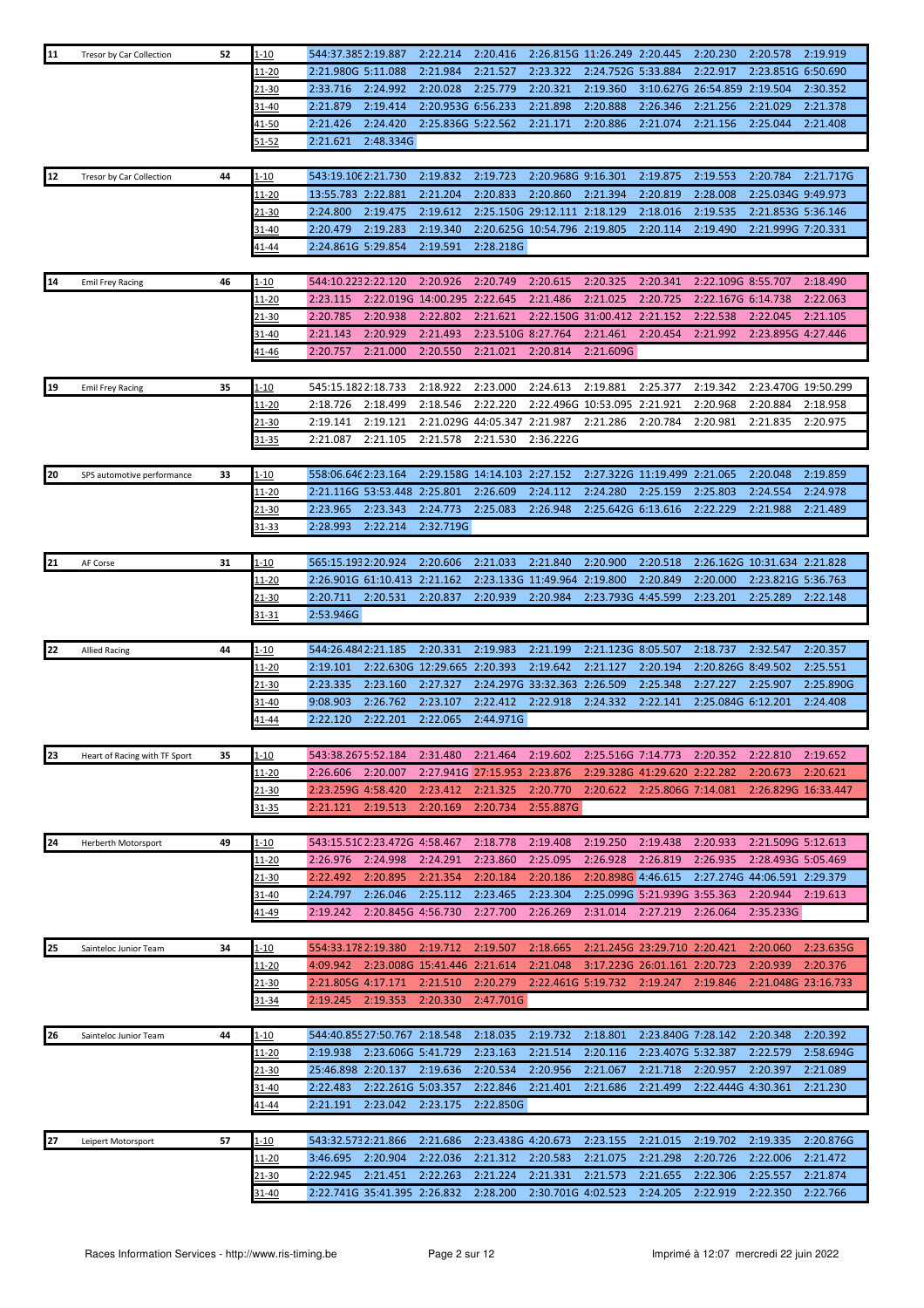|    |                        |    | 41-50                     | 2:22.015                       | 2:24.088G 5:38.914                                 |                                          | 2:24.651                              | 2:23.160                       | 2:23.357                             | 2:23.281                                 | 2:22.759                     | 2:31.292                     | 2:23.815             |
|----|------------------------|----|---------------------------|--------------------------------|----------------------------------------------------|------------------------------------------|---------------------------------------|--------------------------------|--------------------------------------|------------------------------------------|------------------------------|------------------------------|----------------------|
|    |                        |    | 51-57                     | 2:24.509                       | 2:23.721                                           | 2:23.487                                 | 2:24.771                              | 2:23.526                       | 2:23.456                             | 2:56.923G                                |                              |                              |                      |
|    |                        |    |                           |                                |                                                    |                                          |                                       |                                |                                      |                                          |                              |                              |                      |
| 30 | Team WRT               | 48 | <u>1-10</u>               | 543:15.6272:27.733             |                                                    | 2:23.737                                 | 2:21.556                              | 2:21.687                       | 2:21.102                             | 2:20.772                                 | 2:20.861                     | 2:23.207                     | 2:23.229G            |
|    |                        |    | <u> 11-20</u>             | 11:42.441 2:19.937             |                                                    | 2:19.328                                 | 2:21.477                              | 2:19.790                       | 2:19.671                             | 2:19.857                                 | 2:20.595                     | 2:20.175                     | 2:21.640G            |
|    |                        |    | 21-30                     | 9:25.563                       | 2:21.398                                           | 2:23.783                                 | 2:21.143                              | 2:20.187                       | 2:20.246                             | 2:20.679                                 | 2:20.616                     | 2:34.660G 28:59.959          |                      |
|    |                        |    | 31-40                     | 2:20.895                       | 2:23.530                                           | 2:20.688                                 | 2:20.565                              | 2:20.345                       | 2:21.442                             | 2:21.035                                 |                              | 2:23.587G 16:59.337 2:21.893 |                      |
|    |                        |    | <u>41-48</u>              | 2:19.514                       | 2:19.260                                           | 2:20.072                                 | 2:20.781                              | 2:20.555                       | 2:19.645                             | 2:20.131                                 | 2:21.224G                    |                              |                      |
|    |                        |    |                           |                                |                                                    |                                          |                                       |                                |                                      |                                          |                              |                              |                      |
| 31 | Team WRT               | 50 | 1-10                      | 543:20.1332:21.720             |                                                    | 2:20.809                                 | 2:19.743                              | 2:22.595                       | 2:25.802G 7:31.982                   |                                          | 2:21.493                     | 2:22.884                     | 2:20.740             |
|    |                        |    | 11-20                     | 2:20.367                       | 2:20.108                                           | 2:28.603G 7:10.972                       |                                       | 2:21.714                       | 2:21.111                             |                                          | 2:30.465G 16:10.852 2:20.207 |                              | 2:20.059             |
|    |                        |    | 21-30                     | 2:19.935                       | 2:19.809                                           | 2:20.882                                 | 2:20.821                              | 2:20.502                       |                                      | 3:08.756G 26:39.614 2:26.422             |                              | 2:21.914                     | 2:22.157             |
|    |                        |    | 31-40                     | 2:21.114                       | 2:20.706                                           | 2:20.988                                 | 2:23.121                              | 2:31.579G 4:05.091             |                                      | 2:21.784                                 | 2:22.755G 9:28.223           |                              | 2:23.060             |
|    |                        |    | 41-50                     | 2:26.795                       | 2:22.404                                           | 2:21.373                                 | 2:22.670                              | 2:20.080                       | 2:25.196                             | 2:21.407                                 | 2:21.710                     | 2:20.333                     | 2:27.503G            |
|    |                        |    | 51-50                     |                                |                                                    |                                          |                                       |                                |                                      |                                          |                              |                              |                      |
|    |                        |    |                           |                                |                                                    |                                          |                                       |                                |                                      |                                          |                              |                              |                      |
| 32 | Team WRT               | 35 | <u>1-10</u>               | 544:47.6422:19.442             |                                                    | 2:19.696                                 | 2:21.991                              | 2:21.958G 6:29.252             |                                      | 2:20.609                                 | 2:19.766                     | 2:19.111                     | 2:23.120G            |
|    |                        |    | $11 - 20$                 | 10:02.460 2:19.086             |                                                    | 2:19.297                                 | 2:19.230                              | 2:19.382                       | 2:20.685                             |                                          | 2:22.379G 18:16.747 2:20.511 |                              | 2:19.649             |
|    |                        |    | <u>21-30</u>              | 2:19.714                       | 2:20.584                                           |                                          | 2:20.452G 34:00.690                   | 2:18.649                       | 2:18.183                             | 2:25.017                                 | 2:19.557                     | 2:21.339G 24:22.245          |                      |
|    |                        |    | 31-35                     | 2:25.382                       | 2:18.868                                           | 2:20.975                                 | 2:18.923                              | 2:21.544G                      |                                      |                                          |                              |                              |                      |
|    |                        |    |                           |                                |                                                    |                                          |                                       |                                |                                      |                                          |                              |                              |                      |
| 33 | Team WRT               | 52 | 1-10                      | 543:33.060 2:23.889            |                                                    | 2:23.348                                 | 2:21.955                              |                                | 2:39.227G 11:25.489 2:20.888         |                                          | 2:22.351                     | 2:20.144                     | 2:20.313             |
|    |                        |    | 11-20                     | 2:21.035                       | 2:20.847                                           | 2:21.710G 4:51.630                       |                                       | 2:23.609                       | 2:23.810                             | 2:24.852                                 | 2:25.829                     | 2:23.707                     | 2:24.958             |
|    |                        |    | 21-30                     | 2:25.458G 5:58.390             |                                                    | 2:22.373                                 | 2:22.503                              | 2:22.275                       | 2:21.672                             | 2:23.460G                                | 33:56.279                    | 2:19.683                     | 2:20.064             |
|    |                        |    | 31-40                     | 2:21.122                       | 2:20.263                                           | 2:19.724                                 | 2:20.486                              | 2:19.768                       | 2:20.003                             | 2:20.556                                 | 2:21.014                     | 2:20.480                     | 2:20.924             |
|    |                        |    | 41-50                     | 2:21.029                       | 2:20.956                                           | 2:20.835                                 | 2:21.930G 4:09.552                    |                                | 2:20.520                             | 2:20.448                                 | 2:20.110                     | 2:20.901                     | 2:20.061             |
|    |                        |    | $51 - 52$                 | 2:20.112                       | 2:21.058G                                          |                                          |                                       |                                |                                      |                                          |                              |                              |                      |
|    |                        |    |                           |                                |                                                    |                                          |                                       |                                |                                      |                                          |                              |                              |                      |
| 34 | Walkenhorst Motorsport | 36 | $1 - 10$<br><u> 11-20</u> | 544:23.9988:53.596<br>2:20.088 |                                                    | 2:19.203<br>2:23.186G 38:18.103 2:21.324 | 2:18.779                              | 2:21.726G 6:42.045<br>2:20.246 |                                      | 2:20.437<br>2:59.395G 27:30.290 2:23.942 | 2:19.744                     | 2:23.308<br>2:23.813         | 2:20.179<br>2:25.883 |
|    |                        |    | $21 - 30$                 | 2:22.310                       | 2:23.459                                           | 2:22.745                                 | 2:23.134                              | 2:35.481G 5:19.401             |                                      | 2:26.183                                 | 2:22.510                     | 2:24.072G 10:17.238          |                      |
|    |                        |    | 31-36                     | 2:20.322                       | 2:21.949                                           | 2:20.267                                 | 2:19.630                              | 2:21.274                       | 2:22.072G                            |                                          |                              |                              |                      |
|    |                        |    |                           |                                |                                                    |                                          |                                       |                                |                                      |                                          |                              |                              |                      |
| 35 | Walkenhorst Motorsport | 47 | 1-10                      | 543:35.3612:22.063             |                                                    | 2:21.090                                 | 2:21.123                              | 2:22.411G 5:51.556             |                                      | 2:27.124                                 | 2:27.463                     | 2:26.450                     | 2:27.195             |
|    |                        |    | 11-20                     | 2:27.095                       | 2:28.501                                           | 2:28.578                                 | 2:26.122                              | 2:25.891                       | 2:31.319                             | 2:25.681                                 | 2:25.335                     | 2:30.034G 5:34.880           |                      |
|    |                        |    | 21-30                     | 2:31.679                       | 2:32.978                                           | 2:34.806                                 | 2:31.290                              | 2:31.833                       | 2:34.085                             | 2:31.546                                 | 2:31.984                     | 2:32.060                     | 2:32.196             |
|    |                        |    | 31-40                     | 2:39.070                       |                                                    | 4:35.203G 27:06.930 2:27.983             |                                       | 2:27.271                       | 2:28.511                             | 2:33.538G 6:48.215                       |                              | 2:24.186                     | 2:23.995G            |
|    |                        |    | <u>41-47</u>              | 5:25.841                       | 2:22.504                                           | 2:24.257G 5:38.416                       |                                       | 2:24.095                       | 2:23.282                             | 2:25.361G                                |                              |                              |                      |
|    |                        |    |                           |                                |                                                    |                                          |                                       |                                |                                      |                                          |                              |                              |                      |
| 38 | Jota                   | 37 | $1 - 10$                  | 543:12.9632:20.842             |                                                    | 2:20.148                                 | 2:20.029                              | 2:19.832                       | 2:21.684G 6:18.566                   |                                          | 2:18.070                     | 2:17.929                     | 2:21.835G            |
|    |                        |    | <u> 11-20</u>             |                                | 26:31.989 2:21.064 2:20.481                        |                                          | 2:20.456                              |                                | 2:20.233 2:31.060G 8:51.818 2:21.021 |                                          |                              | 2:20.644                     | 2:20.976             |
|    |                        |    | <u>21-30</u>              |                                | 2:22.582G 29:07.221 2:20.389                       |                                          | 2:26.751                              | 2:21.846                       | 2:21.004                             | 2:21.939                                 | 2:20.379                     | 2:20.837                     | 2:23.314G            |
|    |                        |    | 31-37                     | 9:39.943                       | 2:18.407                                           | 2:21.812                                 | 2:19.769                              |                                | 2:19.687G 10:27.673(4:09.723G        |                                          |                              |                              |                      |
|    |                        |    |                           |                                |                                                    |                                          |                                       |                                |                                      |                                          |                              |                              |                      |
| 39 | <b>EBM Giga Racing</b> | 51 | <u>1-10</u>               | 545:11.008 2:20.726            |                                                    | 2:20.661                                 | 2:21.713                              | 2:20.111                       |                                      | 2:20.980G 13:53.295 2:23.372             |                              | 2:26.593G 6:59.146           |                      |
|    |                        |    | 11-20                     | 2:21.070                       | 2:20.295                                           | 2:21.203G 9:01.657                       |                                       | 2:21.012                       | 2:20.174                             | 2:20.488                                 | 2:20.708                     | 2:22.399                     | 2:20.266             |
|    |                        |    | 21-30                     | 2:24.894                       | 2:20.771                                           | 2:21.413                                 | 2:21.164                              | 2:20.639                       |                                      | 4:29.463G 29:05.940 2:23.400             |                              | 2:22.475                     | 2:22.695             |
|    |                        |    | 31-40                     | 2:23.205                       | 2:23.480                                           | 2:24.540                                 | 2:23.066                              | 2:22.950                       | 2:23.295                             | 2:24.231                                 | 2:23.558                     | 2:24.158                     | 2:24.446             |
|    |                        |    | 41-50                     | 2:26.278G 5:19.232             |                                                    | 2:25.419                                 | 2:24.914                              | 2:23.899                       | 2:24.112                             | 2:30.344                                 | 2:28.190                     | 2:31.553                     | 2:29.803             |
|    |                        |    | $51 - 51$                 | 2:50.427G                      |                                                    |                                          |                                       |                                |                                      |                                          |                              |                              |                      |
|    |                        |    |                           |                                |                                                    |                                          |                                       |                                |                                      |                                          |                              |                              |                      |
| 46 | Team WRT               | 46 | $1 - 10$                  |                                | 543:50.8122:19.159<br>2:23.051G 11:25.502 2:23.845 | 2:19.468                                 | 2:19.920                              | 2:24.404<br>2:22.730           | 2:21.779                             | 2:23.464G 21:52.635 2:19.112<br>2:21.405 | 2:21.042                     | 2:20.031<br>2:21.345         | 2:22.586<br>2:21.024 |
|    |                        |    | $11 - 20$<br>21-30        | 2:19.822<br>2:22.421           | 2:22.362                                           | 2:21.860                                 |                                       | 3:29.183G 29:46.877 2:21.548   |                                      | 2:20.484                                 | 2:21.919                     | 2:20.443                     | 2:20.297             |
|    |                        |    | 31-40                     | 2:20.111                       | 2:20.213                                           | 2:23.288                                 |                                       | 2:30.656G 11:50.802 2:22.803   |                                      | 2:21.089                                 | 2:24.571                     | 2:21.513                     | 2:20.243             |
|    |                        |    | 41-46                     | 2:20.665                       | 2:21.123                                           | 2:20.550                                 | 2:22.967G 3:52.942                    |                                | 2:48.469G                            |                                          |                              |                              |                      |
|    |                        |    |                           |                                |                                                    |                                          |                                       |                                |                                      |                                          |                              |                              |                      |
| 47 | <b>KCMG</b>            | 28 | $1 - 10$                  | 543:09.676 2:20.498            |                                                    | 2:19.820                                 | 2:19.588                              | 2:19.408                       |                                      | 2:21.479G 14:21.143 2:22.438             |                              | 2:19.861                     | 2:23.303             |
|    |                        |    | 11-20                     | 2:19.050                       |                                                    | 2:20.080G 11:32.398 2:20.348             |                                       | 2:19.044                       | 2:19.012                             | 2:19.361                                 |                              | 2:24.242G 12:58.463 2:19.444 |                      |
|    |                        |    | 21-28                     | 2:19.054                       |                                                    |                                          | 2:24.274 2:55.329G 25:18.341 2:18.686 |                                | 2:17.720                             | 2:19.519                                 | 2:19.939G                    |                              |                      |
|    |                        |    |                           |                                |                                                    |                                          |                                       |                                |                                      |                                          |                              |                              |                      |
| 50 | <b>Rowe Racing</b>     | 0  | $1 - 0$                   |                                |                                                    |                                          |                                       |                                |                                      |                                          |                              |                              |                      |
|    |                        |    |                           |                                |                                                    |                                          |                                       |                                |                                      |                                          |                              |                              |                      |
| 51 | Iron Lynx              | 37 | <u>1-10</u>               | 556:03.8552:31.585             |                                                    | 2:27.859                                 | 2:30.890G 4:38.861                    |                                | 2:26.162                             | 2:25.404                                 | 2:28.662G 4:28.434           |                              | 2:23.788             |
|    |                        |    | <u> 11-20</u>             | 2:22.048                       | 2:20.680                                           |                                          | 2:24.775G 69:28.480 2:19.409          |                                | 2:18.715                             | 2:21.914G 6:24.788                       |                              | 2:20.838                     | 2:19.914             |
|    |                        |    | 21-30                     | 2:19.199                       | 2:25.368                                           | 2:19.406                                 | 2:19.686                              | 2:19.585                       | 2:19.654                             | 2:20.063                                 | 2:20.883                     | 2:19.773                     | 2:20.848             |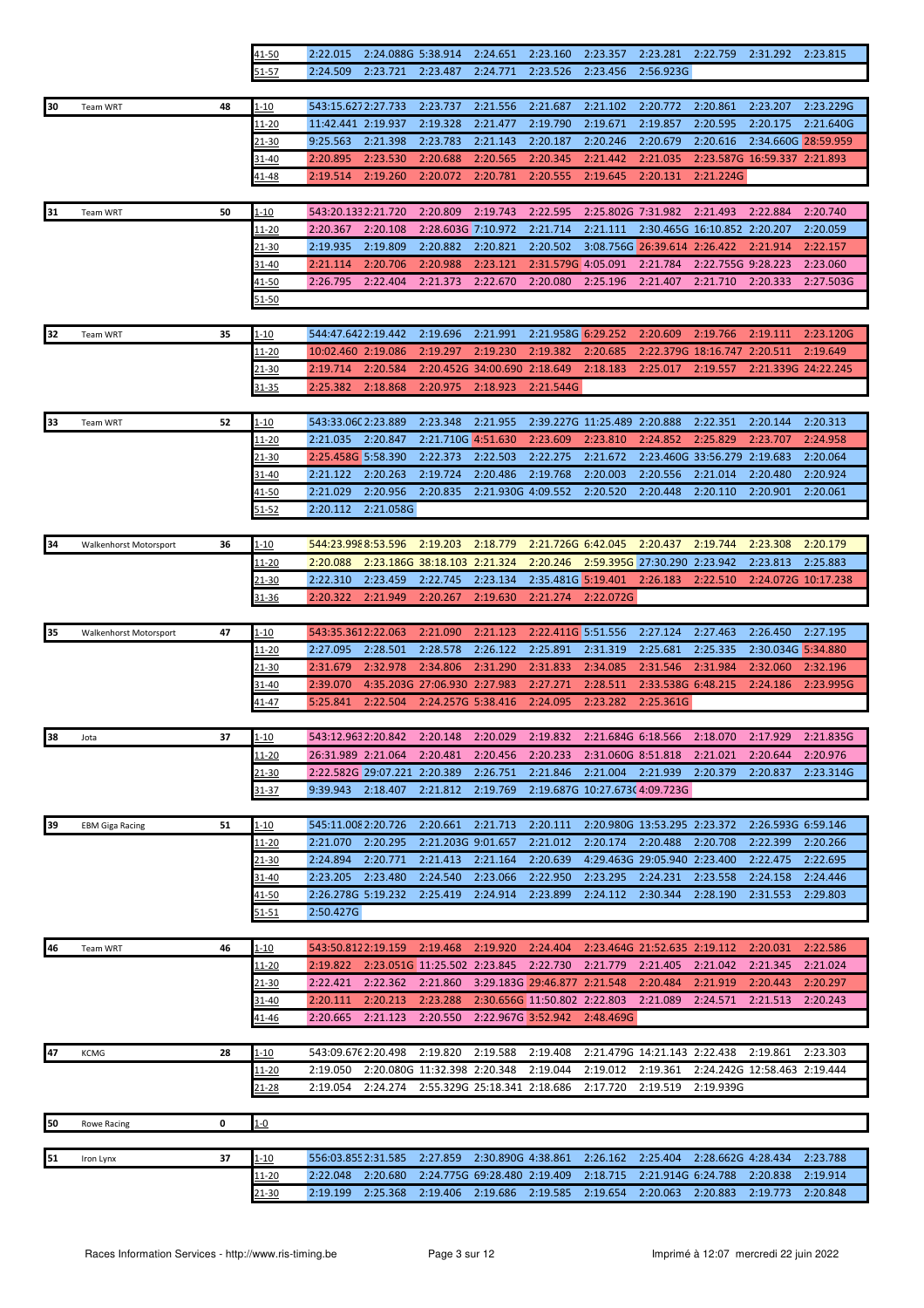|    |                           |    | $31 - 37$      | 2:19.913                                  | 2:21.911                     | 2:19.718                       | 2:20.015             | 2:19.721                     | 2:19.664                               | 2:26.903G                    |                              |                              |                       |
|----|---------------------------|----|----------------|-------------------------------------------|------------------------------|--------------------------------|----------------------|------------------------------|----------------------------------------|------------------------------|------------------------------|------------------------------|-----------------------|
|    |                           | 46 | $1 - 10$       | 565:01.8832:23.242                        |                              | 2:28.231G 5:43.113             |                      | 2:18.658                     | 2:18.847                               | 2:19.190                     | 2:19.220                     | 2:19.025                     | 2:26.390              |
| 52 | AF Corse                  |    | 11-20          | 2:21.165                                  | 2:19.586                     | 2:20.879                       | 2:23.828G 4:59.635   |                              | 2:23.354                               | 2:23.182                     | 2:21.742                     | 2:21.427                     | 2:21.152              |
|    |                           |    | 21-30          | 2:22.251                                  | 2:21.156                     | 2:21.306                       |                      | 2:28.847G 32:52.425          | 2:25.532                               | 2:24.198                     | 2:25.015G 5:19.152           |                              | 2:22.133              |
|    |                           |    | $31 - 40$      | 2:20.984                                  | 2:21.670                     | 2:21.650                       | 2:22.448             | 2:21.617                     | 2:22.055                               | 2:21.836                     | 2:23.757G 5:36.862           |                              | 2:23.777              |
|    |                           |    | <u>41-46</u>   | 2:20.054                                  | 2:19.494                     | 2:21.840G 7:04.355             |                      | 2:22.493                     | 2:48.887G                              |                              |                              |                              |                       |
|    |                           |    |                |                                           |                              |                                |                      |                              |                                        |                              |                              |                              |                       |
| 54 | Dinamic Motorsport        | 43 | 1-10           |                                           | 544:28.4272:23.067G 4:14.862 |                                | 2:18.057             | 2:18.551                     | 2:19.180                               | 2:19.879G 7:50.703           |                              | 2:21.377                     | 2:20.748              |
|    |                           |    | 11-20          | 2:23.958                                  | 2:20.826                     | 2:20.854                       | 2:20.901             | 2:20.588                     | 2:20.451                               | 2:25.196                     | 2:20.364                     | 2:20.740                     | 2:23.365              |
|    |                           |    | 21-30          | 2:20.595                                  | 2:20.405                     | 2:20.656                       | 2:20.672             | 2:20.500                     | 2:20.460                               | 2:20.129                     | 2:21.297                     |                              | 2:22.200G 60:58.675G  |
|    |                           |    | 31-40<br>41-43 | 4:21.666<br>2:21.198G 4:19.000            | 2:19.431                     | 2:26.215<br>2:23.879G          | 2:19.313             | 2:19.962                     | 2:19.895                               | 2:31.779G 5:50.998           |                              | 2:18.627                     | 2:18.626              |
|    |                           |    |                |                                           |                              |                                |                      |                              |                                        |                              |                              |                              |                       |
| 55 | AMG Team GruppeM Racing   | 32 | $1 - 10$       | 545:01.8522:19.124                        |                              | 2:19.361                       |                      | 2:20.571G 18:44.422          | 2:24.440                               |                              | 2:47.258G 78:33.961          | 2:20.147                     | 2:19.615              |
|    |                           |    | 11-20          | 2:22.109G 9:04.847                        |                              | 2:19.804                       | 2:20.657             | 2:19.420                     | 2:19.691                               | 2:19.398                     | 2:19.764                     | 2:20.678G 3:28.177           |                       |
|    |                           |    | <u>21-30</u>   | 2:20.091                                  | 2:20.138                     | 2:20.821                       | 2:20.592             | 2:20.483                     | 2:20.228                               | 2:20.005                     | 2:21.311                     | 2:20.286                     | 2:20.560              |
|    |                           |    | 31-32          | 2:20.678                                  | 2:49.223G                    |                                |                      |                              |                                        |                              |                              |                              |                       |
|    |                           |    |                |                                           |                              |                                |                      |                              |                                        |                              |                              |                              |                       |
| 56 | Dinamic Motorsport        | 31 | $1 - 10$       | 548:27.055 2:21.030<br>11:40.819 2:19.875 |                              | 2:21.475                       | 2:20.790             | 2:22.390                     | 2:21.124                               | 2:29.367G 53:55.401 2:19.456 | 2:23.502G 34:38.877          | 2:25.122<br>2:19.096         | 2:26.654G             |
|    |                           |    | 11-20<br>21-30 | 2:19.832G 7:00.549                        |                              | 2:19.908<br>2:27.998           | 2:20.796<br>2:29.915 | 2:20.827<br>2:24.046         | 2:22.383                               | 2:23.117                     | 2:22.885                     | 2:22.743                     | 2:18.578<br>2:22.417  |
|    |                           |    | <u>31-31</u>   | 2:34.474G                                 |                              |                                |                      |                              |                                        |                              |                              |                              |                       |
|    |                           |    |                |                                           |                              |                                |                      |                              |                                        |                              |                              |                              |                       |
| 57 | <b>Winward Racing</b>     | 47 | <u>1-10</u>    | 546:53.1572:20.859                        |                              | 2:20.063                       | 2:19.968             | 2:24.104G 7:40.717           |                                        | 2:19.112                     | 2:19.771                     | 2:20.971                     | 2:21.258              |
|    |                           |    | 11-20          | 2:20.996                                  | 2:19.663                     | 2:18.905                       | 2:19.620             | 2:23.786                     | 2:19.955                               | 2:19.597                     | 2:22.075                     | 2:20.274                     | 2:19.870              |
|    |                           |    | <u>21-30</u>   | 2:20.021                                  | 2:23.728                     | 2:21.064                       | 2:19.964             |                              | 2:39.883G 47:30.191 2:21.537           |                              | 2:23.526G 4:57.533           |                              | 2:37.604G             |
|    |                           |    | 31-40          | 4:27.960                                  | 2:24.665                     | 2:24.118                       | 2:23.105             | 2:22.706                     | 2:34.117G 8:44.101                     |                              | 2:25.455                     | 2:21.124                     | 2:21.251              |
|    |                           |    | $11 - 47$      | 2:20.888                                  | 2:24.599                     | 2:21.460                       | 2:20.479             | 2:22.240                     | 2:21.218                               | 2:46.288G                    |                              |                              |                       |
| 63 | <b>Emil Frey Racing</b>   | 22 | $1 - 10$       | 548:24.2222:22.817                        |                              | 2:23.672                       | 2:20.540             | 2:20.348                     | 2:20.023                               |                              | 2:22.371G 26:58.406 2:20.183 |                              | 2:19.992              |
|    |                           |    | 11-20          | 2:21.476                                  | 2:20.614                     |                                | 2:21.009G 76:51.075  | 2:40.180G 7:31.844           |                                        | 2:22.246                     | 2:18.988                     | 2:18.300                     | 2:18.521              |
|    |                           |    | 21-22          | 2:18.661                                  | 2:21.037G                    |                                |                      |                              |                                        |                              |                              |                              |                       |
|    |                           |    |                |                                           |                              |                                |                      |                              |                                        |                              |                              |                              |                       |
| 66 | <b>Attempto Racing</b>    | 39 | $1 - 10$       | 545:36.8712:20.767                        |                              | 2:20.992                       | 2:19.734             | 2:19.844                     | 2:21.114G 6:26.620                     |                              | 2:20.238                     | 2:31.930G 16:25.881          |                       |
|    |                           |    | 11-20          | 2:25.844                                  | 2:23.340                     | 2:19.954                       | 2:20.504             | 2:19.676                     | 2:22.834G 9:50.468                     |                              | 2:26.606                     | 2:20.002                     | 2:19.098              |
|    |                           |    | 21-30          |                                           | 2:23.169G 41:33.625 2:21.227 |                                | 2:19.608             | 2:23.752                     | 2:21.278                               | 2:19.914                     | 2:24.390G 6:12.978           |                              | 2:20.849              |
|    |                           |    | 31-39          | 2:20.288                                  |                              | 2:21.603G 14:25.015 2:21.306   |                      | 2:20.370                     | 2:22.186G 4:17.852                     |                              | 2:20.659                     | 2:51.023G                    |                       |
| 74 | <b>EMA Motorsport</b>     | 46 | $1 - 10$       | 544:07.609 2:51.774                       |                              | 2:54.491                       | 2:22.968             | 2:30.813                     | 2:21.183                               | 2:20.918                     |                              | 2:35.087G 12:01.921 2:44.158 |                       |
|    |                           |    | <u> 11-20</u>  | 2:27.265                                  | 2:31.233 2:38.766            |                                | 2:21.851             | 2:20.940                     | 2:38.975G 10:40.470 2:21.628           |                              |                              | 2:19.277                     | 2:19.857              |
|    |                           |    | <u>21-30</u>   |                                           |                              | 2:20.303G 17:14.346C 25:45.700 | 2:20.696             |                              | 2:34.762G 12:06.709 2:21.938           |                              | 2:20.793                     | 2:19.993                     | 2:20.061              |
|    |                           |    | 31-40          | 2:21.026                                  | 2:20.576                     | 2:21.184                       | 2:22.217             | 2:21.613                     | 2:20.224                               | 2:20.222                     | 2:20.857                     | 2:20.708                     | 2:20.583              |
|    |                           |    | <u>41-46</u>   | 2:21.881                                  | 2:21.266                     | 2:22.012                       | 2:21.162             | 2:22.067                     | 2:43.336G                              |                              |                              |                              |                       |
| 75 |                           | 32 | 1-10           | 554:45.5042:30.404                        |                              | 2:26.406                       |                      | 2:31.208G 10:06.690 2:25.988 |                                        |                              | 2:29.015G 10:32.614(4:20.608 |                              | 2:20.354              |
|    | SunEnergy1- by SPS        |    | 11-20          | 2:23.319                                  | 2:21.029                     | 2:20.967                       | 2:24.206G 7:18.982   |                              | 2:23.193                               | 2:21.418                     |                              | 2:23.542G 46:21.570 2:27.841 |                       |
|    |                           |    | 21-30          | 2:24.617                                  | 2:23.394                     | 2:30.830G 5:11.691             |                      | 2:22.171                     | 2:32.288                               | 2:22.635                     | 2:33.492G 5:25.893           |                              | 2:23.563              |
|    |                           |    | 31-32          | 2:20.367                                  | 2:22.448G                    |                                |                      |                              |                                        |                              |                              |                              |                       |
|    |                           |    |                |                                           |                              |                                |                      |                              |                                        |                              |                              |                              |                       |
| 77 | <b>Barwell Motorsport</b> | 40 | <u>1-10</u>    | 544:24.176 2:21.857                       |                              | 2:19.584                       | 2:22.472G 4:28.794   |                              | 2:20.502                               | 2:21.664G 7:20.237           |                              | 2:25.165                     | 2:27.259              |
|    |                           |    | <u> 11-20</u>  | 2:28.363                                  | 2:23.713                     | 2:23.655                       |                      |                              | 2:21.871 2:28.135G 20:23.957 2:24.083  |                              | 2:25.985                     | 2:23.777                     | 2:25.146G             |
|    |                           |    | <u>21-30</u>   | 4:39.155                                  | 2:25.023                     | 2:24.648                       |                      |                              | 4:29.450G 33:39.394 2:29.550G 3:55.859 |                              | 2:28.919<br>2:20.104         | 2:24.760<br>2:19.422         | 2:25.976<br>2:22.279G |
|    |                           |    | 31-40<br>41-40 |                                           | 2:33.608G 10:41.486 2:21.525 |                                | 2:20.239             | 2:21.080                     | 2:31.522G 4:23.970                     |                              |                              |                              |                       |
|    |                           |    |                |                                           |                              |                                |                      |                              |                                        |                              |                              |                              |                       |
| 78 | <b>Barwell Motorsport</b> | 0  | $1 - 0$        |                                           |                              |                                |                      |                              |                                        |                              |                              |                              |                       |
|    |                           |    |                |                                           |                              |                                |                      |                              |                                        |                              |                              |                              |                       |
| 83 | Iron Dames                | 33 | l-10           |                                           | 549:22.915 2:23.112 2:23.376 |                                | 2:24.645             |                              | 2:36.535G 11:39.378 2:23.803           |                              | 2:24.281                     | 2:23.240                     | 2:22.396              |
|    |                           |    | 11-20          |                                           | 2:23.944G 10:48.929 2:25.574 |                                | 2:23.704             |                              | 2:23.198 2:27.964G 3:58.903            |                              | 2:19.942                     | 2:28.948                     | 2:19.855              |
|    |                           |    | <u>21-30</u>   | 2:30.038                                  |                              | 2:25.469G 37:41.022 2:23.216   |                      |                              | 2:23.629G 31:41.249 2:25.173           |                              | 2:32.566                     | 2:20.319                     | 2:20.107              |
|    |                           |    | 31-33          | 2:19.836                                  | 2:20.314                     | 2:22.298G                      |                      |                              |                                        |                              |                              |                              |                       |
| 87 | AKKODIS ASP Team          | 44 | <u>1-10</u>    | 547:23.045 2:26.387                       |                              | 2:22.586                       | 2:24.521             | 2:22.551                     | 2:22.444                               | 2:21.227                     | 2:22.873G 6:16.209           |                              | 2:19.772              |
|    |                           |    | <u> 11-20</u>  | 2:19.006                                  | 2:19.345                     | 2:19.623                       | 2:21.393G 6:12.634   |                              | 2:20.306                               | 2:21.004                     | 2:20.219                     | 2:20.119                     | 2:21.669G             |
|    |                           |    | <u>21-30</u>   | 6:04.725                                  | 2:20.600                     | 2:19.880                       | 2:19.877             | 2:19.701                     |                                        | 2:24.626G 37:33.818 2:21.909 |                              | 2:20.337                     | 2:20.494              |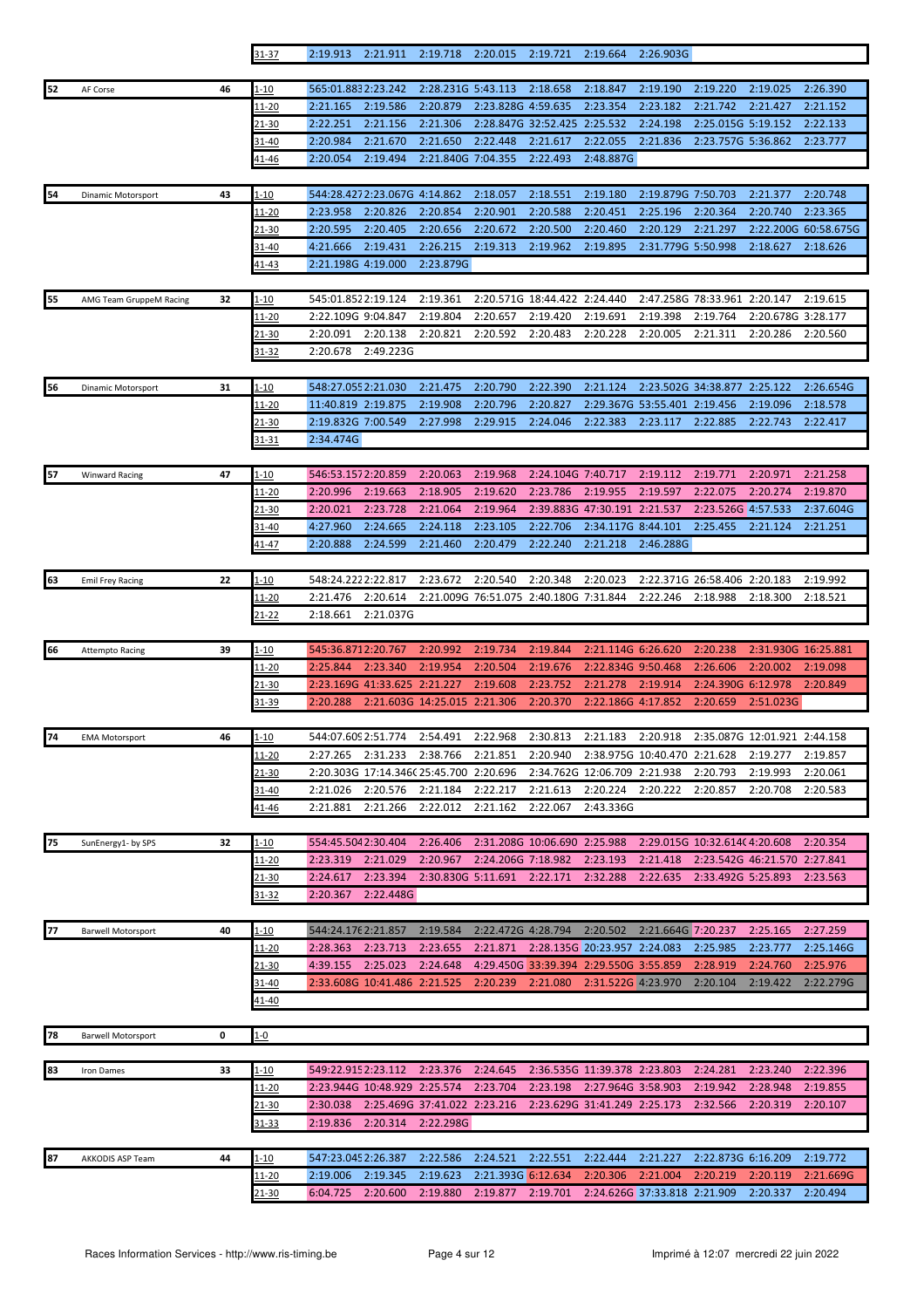|     |                        |    | <u>31-40</u>   | 2:21.61/                                 | 2:20.355                     | 2:22.079G 7:31.041 |                                       | 2:23.015                     | 2:19.088                     | 2:19.071                      | 2:21.963G 6:21.313           |                                        | 2:19.699              |
|-----|------------------------|----|----------------|------------------------------------------|------------------------------|--------------------|---------------------------------------|------------------------------|------------------------------|-------------------------------|------------------------------|----------------------------------------|-----------------------|
|     |                        |    | 41-44          | 2:19.474                                 | 2:21.112                     | 2:19.529           | 2:22.211G                             |                              |                              |                               |                              |                                        |                       |
|     |                        |    |                |                                          |                              |                    |                                       |                              |                              |                               |                              |                                        |                       |
| 88  | AMG Team AKKODIS ASP   | 47 | 1-10           | 543:29.786 2:20.926                      |                              | 2:20.718           | 2:20.445                              | 2:20.704                     | 2:23.059G 9:43.283           |                               | 2:19.008                     | 2:19.138                               | 2:19.384              |
|     |                        |    | 11-20          | 2:19.475                                 | 2:20.103                     |                    | 2:21.932G 13:49.265 2:21.686          |                              | 2:20.417                     | 2:20.513                      | 2:20.127                     | 2:20.219                               | 2:20.691              |
|     |                        |    | <u>21-30</u>   | 2:22.042G 5:40.371                       |                              | 2:20.726           | 2:21.307                              | 2:20.358                     |                              | 2:22.254G 32:14.315           | 2:18.669                     | 2:21.582                               | 2:20.203              |
|     |                        |    | 31-40          | 2:19.587                                 | 2:19.012                     | 2:19.891           | 2:22.628G 5:44.226                    |                              | 2:19.666                     | 2:20.637                      | 2:21.137                     | 2:19.520                               | 2:19.806              |
|     |                        |    | <u>41-47</u>   | 2:19.641                                 | 2:21.251G 5:14.545           |                    | 2:20.559                              | 2:19.477                     | 2:19.714                     | 2:20.847G                     |                              |                                        |                       |
| 90  |                        | 44 |                | 543:30.525 2:21.826                      |                              | 2:20.996           | 2:20.963                              | 2:21.144                     | 2:23.625                     |                               | 2:25.604G 12:22.613 2:21.185 |                                        | 2:23.700              |
|     | Madpanda Motorsport    |    | 1-10<br>11-20  | 2:21.272                                 | 2:20.569                     | 2:20.842           |                                       | 2:28.730G 17:00.907          | 2:22.576                     | 2:23.921                      |                              | 2:26.960G 44:47.284 2:19.551           |                       |
|     |                        |    | 21-30          | 2:22.583                                 | 2:20.065                     | 2:19.975           | 2:20.692                              | 2:20.845                     | 2:20.885                     | 2:21.152                      | 2:24.665G 4:22.064           |                                        | 2:24.817              |
|     |                        |    | $31 - 40$      | 2:26.391                                 | 2:24.185                     | 2:22.844           | 2:22.481                              | 2:28.051                     | 2:27.430                     | 2:29.579G 5:26.859            |                              | 2:26.838                               | 2:21.471              |
|     |                        |    | 41-44          | 2:26.907                                 | 2:22.996                     | 2:21.511           | 2:50.013G                             |                              |                              |                               |                              |                                        |                       |
|     |                        |    |                |                                          |                              |                    |                                       |                              |                              |                               |                              |                                        |                       |
| 91  | <b>Allied Racing</b>   | 38 | $1 - 10$       | 545:04.0772:19.752                       |                              | 2:18.983           | 2:23.878                              | 2:20.603G 6:56.961           |                              | 2:19.825                      | 2:19.441                     | 2:19.092                               | 2:20.379G             |
|     |                        |    | 11-20          | 15:19.982 2:18.391                       |                              | 2:18.403           | 2:17.860                              |                              | 2:21.521G 19:10.770 2:20.465 |                               | 2:19.636                     | 2:19.000                               | 2:20.085G             |
|     |                        |    | <u>21-30</u>   | 28:37.981 2:19.544                       |                              | 2:19.438           |                                       | 2:20.519G 13:58.124 2:20.686 |                              | 2:19.033                      | 2:18.609                     | 2:24.710                               | 2:22.374G             |
|     |                        |    | 31-38          | 5:59.278                                 | 2:24.616                     | 2:21.109           | 2:23.484                              | 2:20.713                     | 2:20.472                     | 2:20.742                      | 2:22.630G                    |                                        |                       |
|     |                        |    |                |                                          |                              |                    |                                       |                              |                              |                               |                              |                                        |                       |
| 93  | SKY - Tempesta Racing  | 41 | 1-10           | 545:16.719 2:25.061                      |                              | 2:23.218           | 2:22.855                              | 2:26.268G 7:04.346           |                              | 2:23.244                      | 2:21.283                     | 2:21.351                               | 2:27.456              |
|     |                        |    | 11-20          | 2:21.195                                 | 2:20.555                     | 2:19.957           |                                       | 2:27.311G 11:48.703 2:22.593 |                              | 2:28.171G                     | 7:16.024                     | 2:20.925                               | 2:19.946              |
|     |                        |    | 21-30          | 2:19.998                                 | 2:19.890                     | 2:24.130           |                                       | 2:23.919G 38:34.837          | 2:19.174                     | 2:22.673                      | 2:20.667                     | 2:22.926G 13:35.534                    |                       |
|     |                        |    | 31-40          | 2:29.187                                 | 2:30.026                     |                    | 2:35.894G 13:20.958 2:25.981          |                              | 2:23.613                     | 2:25.238                      | 2:24.202                     | 2:22.948                               | 2:25.206              |
|     |                        |    | 41-41          | 2:52.262G                                |                              |                    |                                       |                              |                              |                               |                              |                                        |                       |
|     |                        |    |                |                                          |                              |                    |                                       |                              |                              |                               |                              |                                        |                       |
| 95  | Beechdean AMR          | 10 | <u>1-10</u>    | 547:04.808 2:22.686                      |                              | 2:22.056           | 2:21.153                              | 2:21.201                     | 2:21.816G 5:17.513           |                               | 2:23.155                     | 2:27.602                               | 3:00.084G             |
|     |                        |    | <u> 11-10</u>  |                                          |                              |                    |                                       |                              |                              |                               |                              |                                        |                       |
| 97  | Beechdean AMR          | 38 | $1 - 10$       | 547:01.370 2:18.904                      |                              | 2:22.073           | 2:20.251                              | 2:19.387                     | 2:19.331                     | 2:19.020                      | 2:18.832                     | 2:20.599G 30:19.994                    |                       |
|     |                        |    | <u> 11-20</u>  | 2:20.949                                 | 2:19.999                     | 2:20.688           |                                       | 2:23.283G 48:45.057          | 2:19.017                     | 2:21.424                      | 2:25.777                     | 2:19.546                               | 2:22.720              |
|     |                        |    | 21-30          | 2:20.150                                 | 2:21.762G 5:38.474           |                    | 2:21.591                              | 2:20.234                     | 2:20.579                     | 2:20.942                      | 2:21.837                     | 2:20.452                               | 2:22.827G             |
|     |                        |    | 31-38          | 5:26.463                                 | 2:22.750                     | 2:22.322           | 2:21.569                              | 2:25.120                     | 2:21.671                     |                               | 2:22.688G 4:22.953G          |                                        |                       |
|     |                        |    |                |                                          |                              |                    |                                       |                              |                              |                               |                              |                                        |                       |
| 98  | Rowe Racing            | 45 | 1-10           | 544:12.2712:25.648                       |                              | 2:24.201           | 2:24.362                              | 2:24.236                     | 2:22.061                     | 2:22.544                      | 2:21.256                     | 2:22.727G 9:03.749                     |                       |
|     |                        |    | 11-20          | 2:21.569                                 | 2:19.844                     | 2:19.476           | 2:19.300                              | 2:19.724                     | 2:19.681                     |                               | 2:21.657G 10:32.715 2:19.520 |                                        | 2:23.528              |
|     |                        |    | 21-30          | 2:19.446                                 | 2:19.421                     | 2:18.919           | 2:21.510G 5:23.251                    |                              | 2:21.722                     | 2:20.858                      |                              | 3:12.889G 27:10.689 2:18.835           |                       |
|     |                        |    | 31-40          | 2:18.720                                 | 2:20.229                     | 2:18.926           |                                       | 2:21.581G 12:23.743 2:18.979 |                              | 2:19.148                      | 2:22.295                     | 2:22.137G 18:52.616                    |                       |
|     |                        |    | <u>41-45</u>   | 2:22.589                                 | 2:18.968                     | 2:19.568           | 2:19.167                              | 2:55.037G                    |                              |                               |                              |                                        |                       |
|     |                        |    |                |                                          |                              |                    |                                       |                              |                              |                               |                              |                                        |                       |
| 99  | <b>Attempto Racing</b> | 43 | <u>1-10</u>    | 546:00.598 2:22.591                      |                              | 2:20.724 2:22.198  |                                       | 2:23.012                     | 2:20.656                     |                               |                              | 2:22.149G 5:49.553G 13:35.144 2:20.679 |                       |
|     |                        |    | <u> 11-20</u>  | 2:19.826                                 | 2:21.701G 10:09.024 2:21.461 |                    |                                       | 2:21.153                     | 2:21.240                     | 2:25.172G 5:22.706            |                              | 2:23.989                               | 2:21.754              |
|     |                        |    | 21-30          | 2:22.404<br>2:22.738G 9:18.514           | 2:21.837                     | 2:22.261           | 2:27.202 3:12.109G 30:37.189 2:21.084 |                              |                              | 2:20.553 2:22.920             |                              | 2:20.780<br>2:20.215                   | 2:20.354              |
|     |                        |    | 31-40<br>41-43 | 2:24.578                                 | 2:20.775                     | 2:22.715G          | 2:22.544 2:20.534                     |                              | 2:21.010                     | 2:22.226G 7:21.008            |                              |                                        | 2:21.793              |
|     |                        |    |                |                                          |                              |                    |                                       |                              |                              |                               |                              |                                        |                       |
| 100 | <b>Toksport WRT</b>    | 35 | $1 - 10$       | 569:25.336 2:20.151                      |                              | 2:20.516           | 2:19.503                              | 2:20.836G 8:00.157           |                              | 2:20.338                      | 2:20.057                     | 2:21.009G 10:40.639                    |                       |
|     |                        |    | 11-20          | 2:18.516                                 | 2:19.594                     | 2:21.131G 5:58.458 |                                       | 2:18.834                     | 2:18.444                     | 2:22.284G 42:18.587 2:19.650  |                              |                                        | 2:20.113              |
|     |                        |    | 21-30          | 2:26.849                                 | 2:19.814                     | 2:21.042G 8:03.026 |                                       | 2:19.831                     |                              | 2:20.762G 5:19.515 2:20.041   |                              | 2:19.551                               | 2:19.753              |
|     |                        |    | 31-35          | 2:21.862G 4:47.648                       |                              | 2:20.310 2:19.812  |                                       | 2:48.692G                    |                              |                               |                              |                                        |                       |
|     |                        |    |                |                                          |                              |                    |                                       |                              |                              |                               |                              |                                        |                       |
| 107 | CMR                    | 24 | <u>1-10</u>    | 572:51.000 2:24.160                      |                              | 2:21.250           | 2:22.696G 7:39.748                    |                              |                              | 2:38.518  2:24.674G  5:31.505 |                              | 2:24.264                               | 2:22.894              |
|     |                        |    | <u> 11-20</u>  |                                          | 2:22.948G 71:36.064 2:22.548 |                    | 2:22.018 2:22.556                     |                              |                              | 2:24.502G 14:10.937 2:40.885  |                              | 2:35.461                               | 2:34.350              |
|     |                        |    | 21-24          | 2:33.639 2:31.044                        |                              | 2:30.858           | 2:54.482G                             |                              |                              |                               |                              |                                        |                       |
|     |                        |    |                |                                          |                              |                    |                                       |                              |                              |                               |                              |                                        |                       |
| 159 | Garage 59              | 50 | 1-10           | 544:20.5152:23.428                       |                              | 2:19.698           | 2:20.197                              | 2:19.751                     | 2:19.646                     | 2:21.654G 7:12.252            |                              | 2:19.967                               | 2:19.766              |
|     |                        |    | 11-20          | 2:19.572                                 | 2:19.763                     |                    | 2:22.364G 10:27.293 2:23.719          |                              | 2:20.355                     | 2:19.912                      |                              | 2:21.620G 14:25.262 2:24.317           |                       |
|     |                        |    | 21-30          | 2:22.101 2:22.772                        |                              | 2:21.884           | 2:22.969                              |                              | 3:12.919G 27:11.836 2:22.005 |                               | 2:25.187                     | 2:36.405                               | 2:19.975              |
|     |                        |    | 31-40          | 2:25.071G 5:08.453<br>2:26.662G 6:41.218 |                              | 2:21.345           | 2:26.661                              | 2:21.124                     | 2:20.998                     | 2:21.225<br>2:22.540          | 2:21.566                     | 2:22.490                               | 2:22.334<br>2:53.270G |
|     |                        |    | 41-50<br>51-50 |                                          |                              | 2:22.510           | 2:22.895                              | 2:23.344                     | 2:22.655                     |                               | 2:25.604                     | 2:21.270                               |                       |
|     |                        |    |                |                                          |                              |                    |                                       |                              |                              |                               |                              |                                        |                       |
| 163 | VSR                    | 35 | $1 - 10$       | 549:25.2922:31.382                       |                              | 2:31.102           | 2:30.567                              |                              | 2:41.546G 18:26.390 2:24.564 |                               | 2:23.474                     | 2:22.754                               | 2:22.738              |
|     |                        |    | <u> 11-20</u>  | 2:23.485                                 | 2:21.961                     | 2:23.414G 4:32.993 |                                       | 2:24.018                     | 2:27.618                     | 2:23.848                      | 2:24.371                     | 2:22.945                               | 2:23.767G             |
|     |                        |    | 21-30          | 47:28.487 2:27.094                       |                              | 2:22.947           | 2:22.645                              | 2:22.054                     | 2:21.808                     | 2:21.700                      |                              | 2:23.926G 13:30.236 2:23.544           |                       |
|     |                        |    | 31-35          | 2:23.142 2:23.389                        |                              | 2:22.431           | 2:21.573                              | 2:22.861G                    |                              |                               |                              |                                        |                       |
|     |                        |    |                |                                          |                              |                    |                                       |                              |                              |                               |                              |                                        |                       |